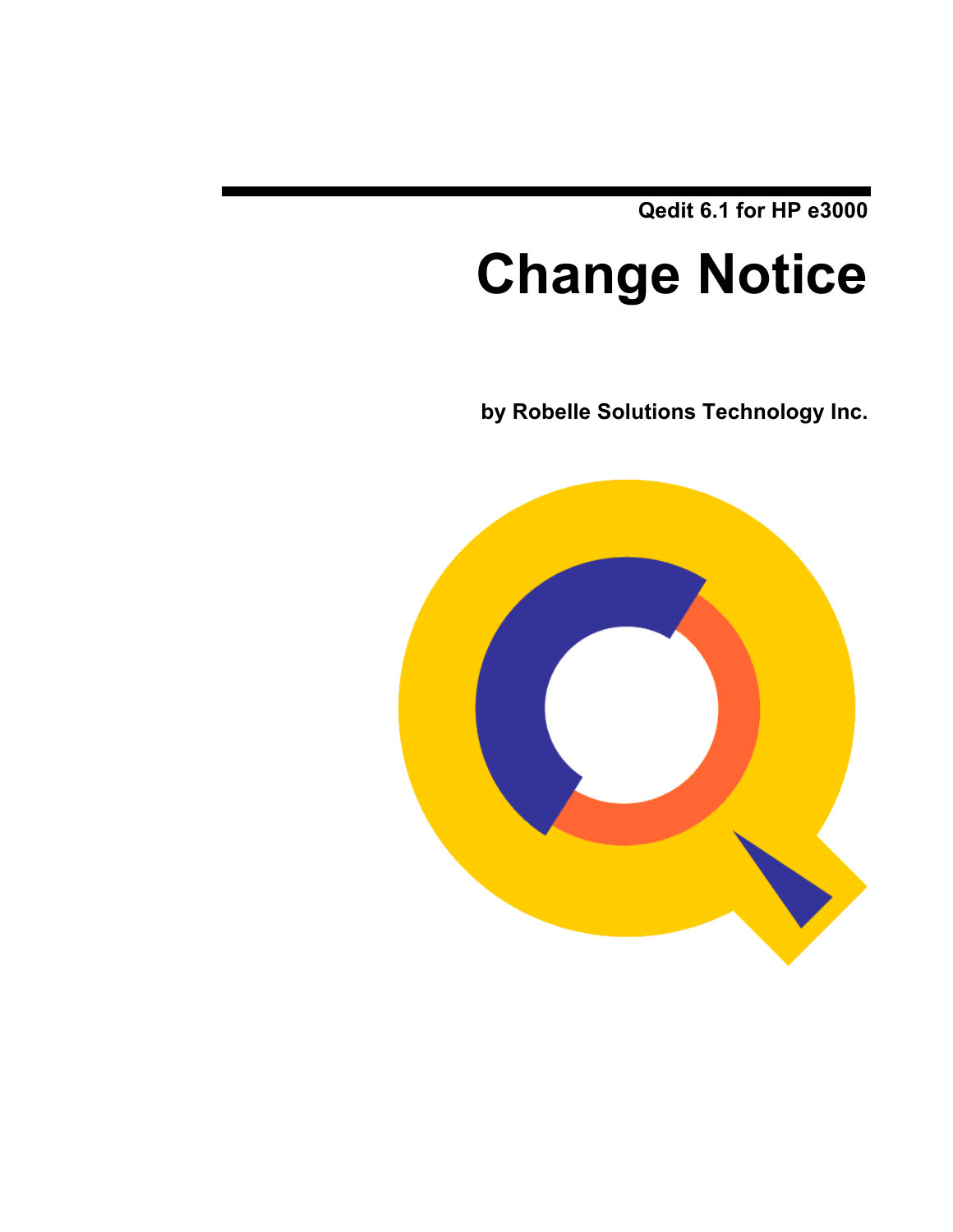Program and manual copyright © 1977-2016 Robelle Solutions Technology Inc.

Permission is granted to reprint this document (but not for profit), provided that copyright notice is given.

Updated January 2016

Qedit and Suprtool are trademarks of Robelle Solutions Technology Inc. Windows is a trademark of Microsoft Corporation. Other product and company names mentioned herein may be the trademarks of their respective owners.



Robelle Solutions Technology Inc. 7360 – 137 Street, Suite 372 Surrey, B.C. Canada V3W 1A3 Phone: 604.501.2001 Fax: 604.501.2003 E-mail:sales@robelle.com E-mail:support@robelle.com Web: www.robelle.com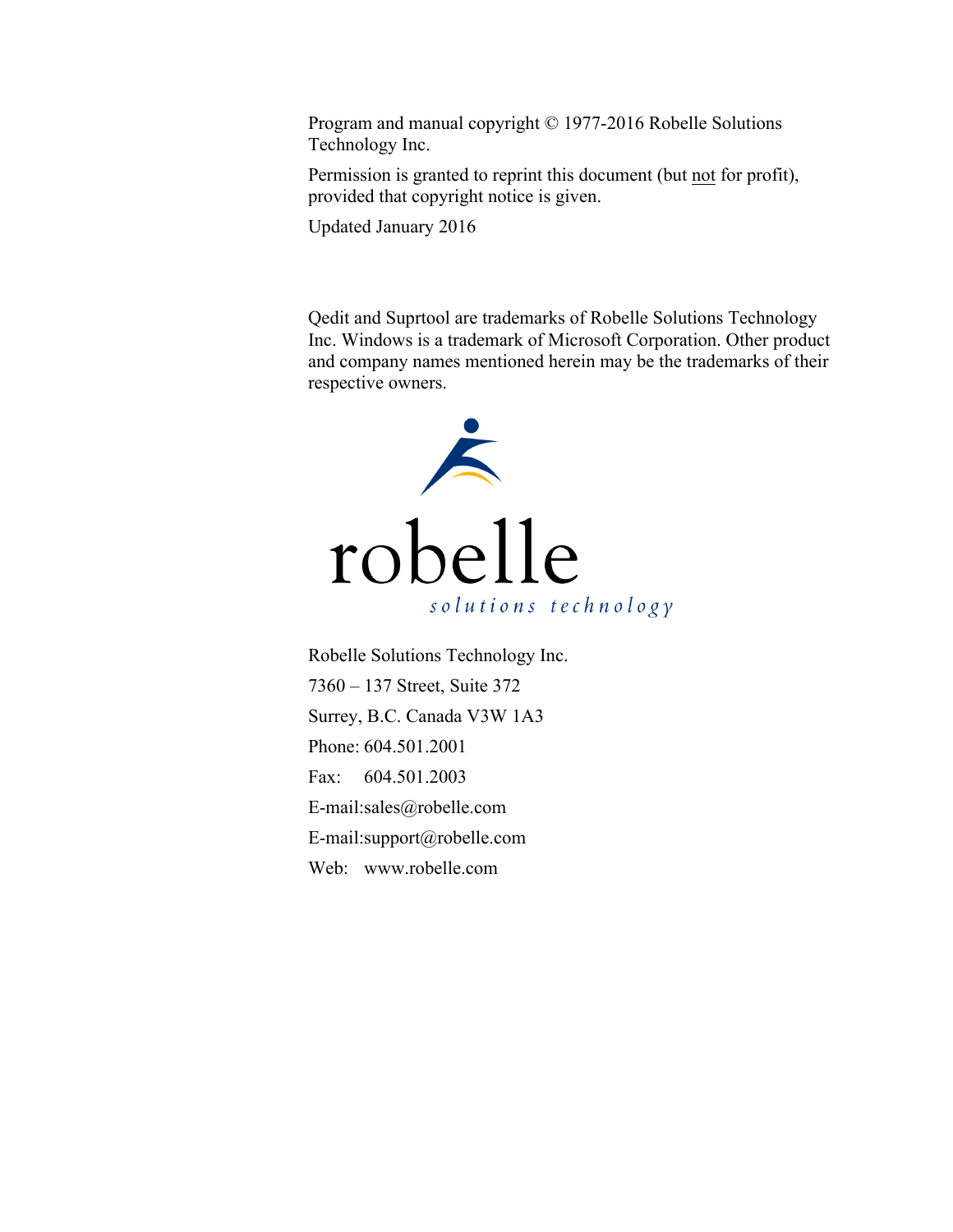## **Contents**

| <b>Introducing Qedit 6.1</b> |  |
|------------------------------|--|
| Introduction.                |  |
|                              |  |
| <b>Highlights</b>            |  |
|                              |  |
|                              |  |
|                              |  |
|                              |  |
|                              |  |
|                              |  |
|                              |  |
|                              |  |
|                              |  |
|                              |  |
|                              |  |
|                              |  |
| Documentation.               |  |
|                              |  |
|                              |  |
|                              |  |

#### Installation

 $\overline{7}$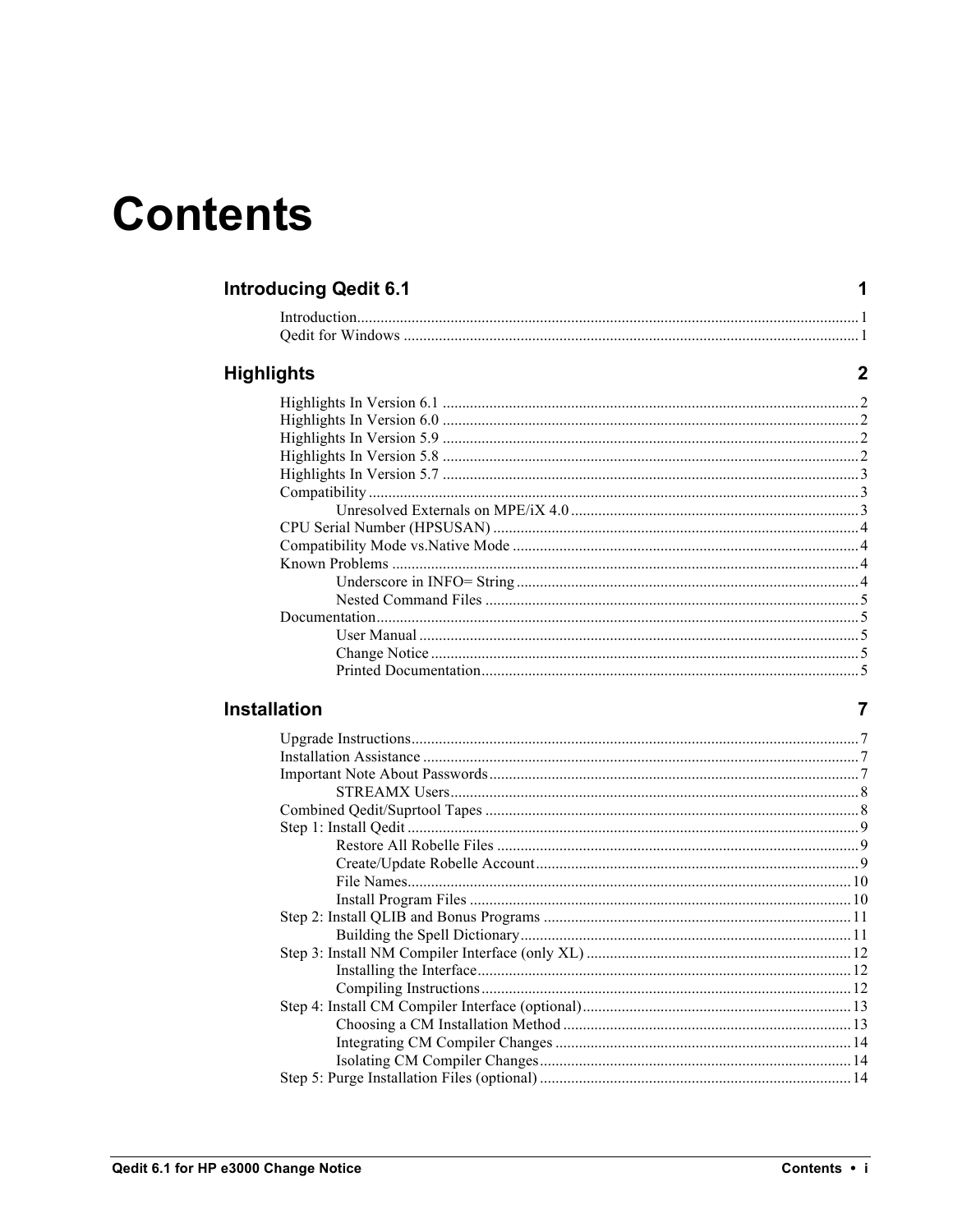| <b>Enhancements Since Version 5.6</b> |  |
|---------------------------------------|--|
|                                       |  |
| <b>Qedit for Windows</b>              |  |
|                                       |  |
|                                       |  |
|                                       |  |
|                                       |  |
|                                       |  |
| <b>Bugs Fixed Since Version 5.6</b>   |  |
|                                       |  |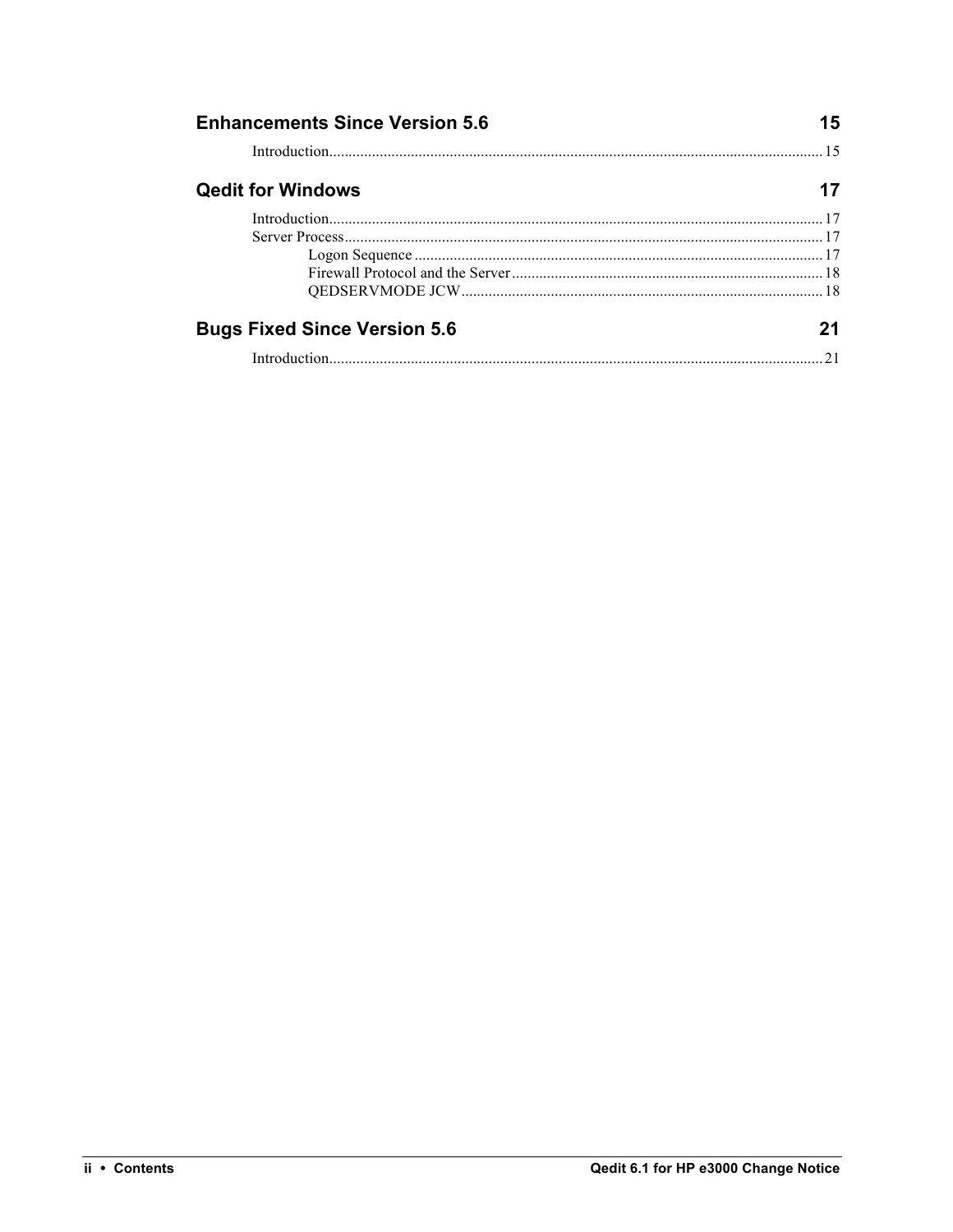## **Introducing Qedit 6.1**

## **Introduction**

Qedit is our fast and efficient full-screen editor and development home base for HP e3000 systems (MPE/iX and MPE V). One of our objectives for Qedit is to give PowerHouse and COBOL developers all the necessary capabilities to perform their work from a single program.

We are constantly enhancing Qedit with new features and fixes requested by users. Not only does this change notice include a description of Qedit's enhancements, it includes detailed installation steps and a list of other changes for host-based Qedit. This change notice also includes a description of the server portion of Qedit for **Windows** 

Host-based Qedit is also available for HP-UX, with virtually identical features. If you would like more information, please contact Robelle Solutions Technology Inc.

### **Qedit for Windows**

Our newest editor, Qedit for Windows, now gives you the familiar Windows interface for editing both MPE/iX and HP-UX files, all from a single program. Qedit for Windows is the next generation of our popular editor, which consists of a Windows editing client and either an MPE/iX or HP-UX editing server that work together to edit host files. Since its release, we have focused our development efforts on Qedit for Windows, adding more functionality and continuing to expand its capabilities. If you would like to upgrade to Qedit for Windows, please contact Robelle Solutions Technology Inc.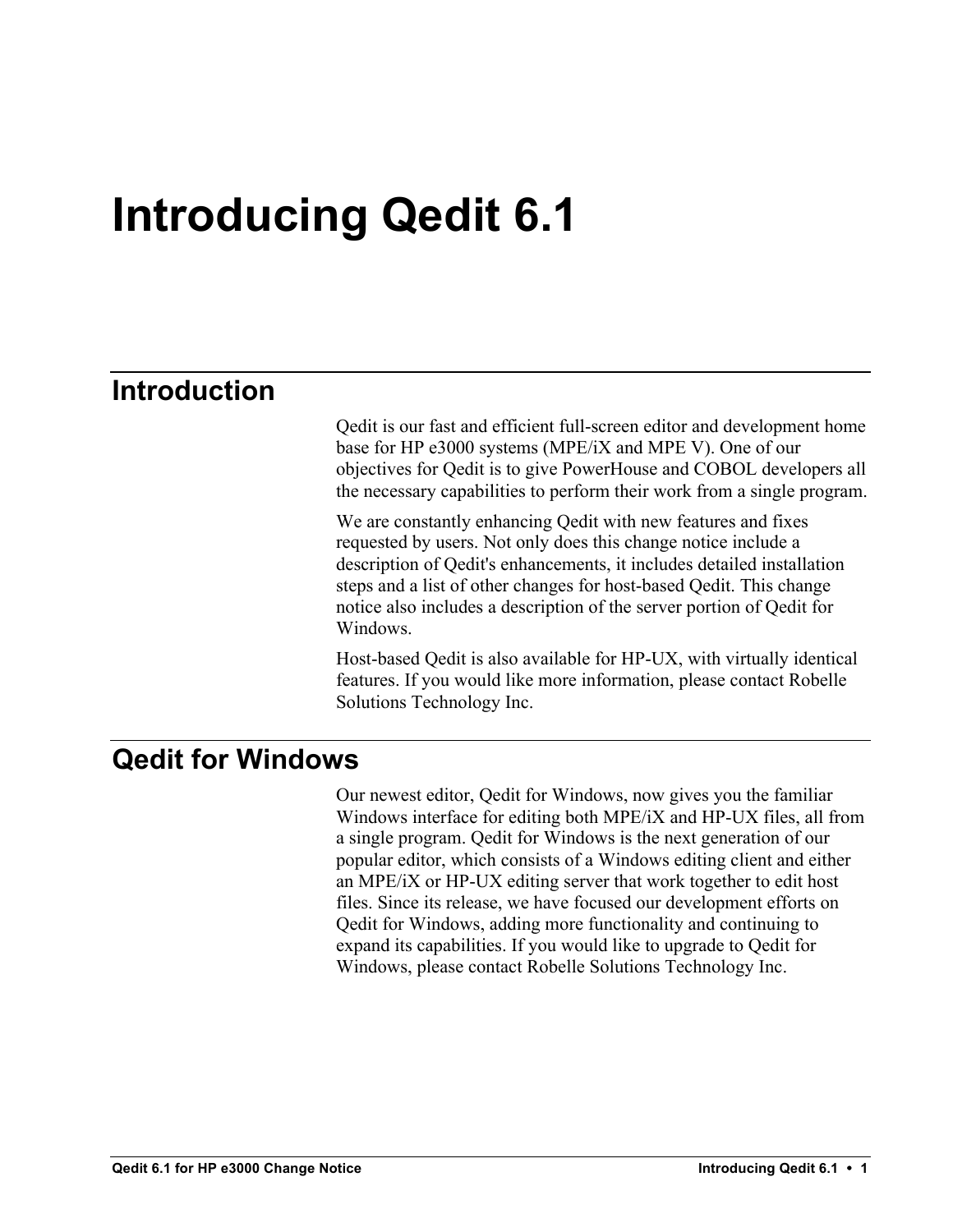# **Highlights**

## **Highlights In Version 6.1**

This is an overview of all the changes implemented in this version.

- The Verify command incorrectly parsed certain entries near the end of the verb table such as ZZ, String etc.
- The Calendar intrinsic is being phased out of Qedit and all Robelle products, which will help all products run past 2028.

## **Highlights In Version 6.0**

UDC's would stop working properly if a Calc command longer than 138 characters was entered.

## **Highlights In Version 5.9**

UDC's would stop working properly if a Calc command longer than 138 characters was entered.

## **Highlights In Version 5.8**

- Text command. The text command would fail with Integer Divide by Zero error when texting in some variable length or bytestream files.
- Regular Expressions. Qedit would improperly report the error "String longer than maximum allowed" if the expression specified is longer than the window of the rangelist.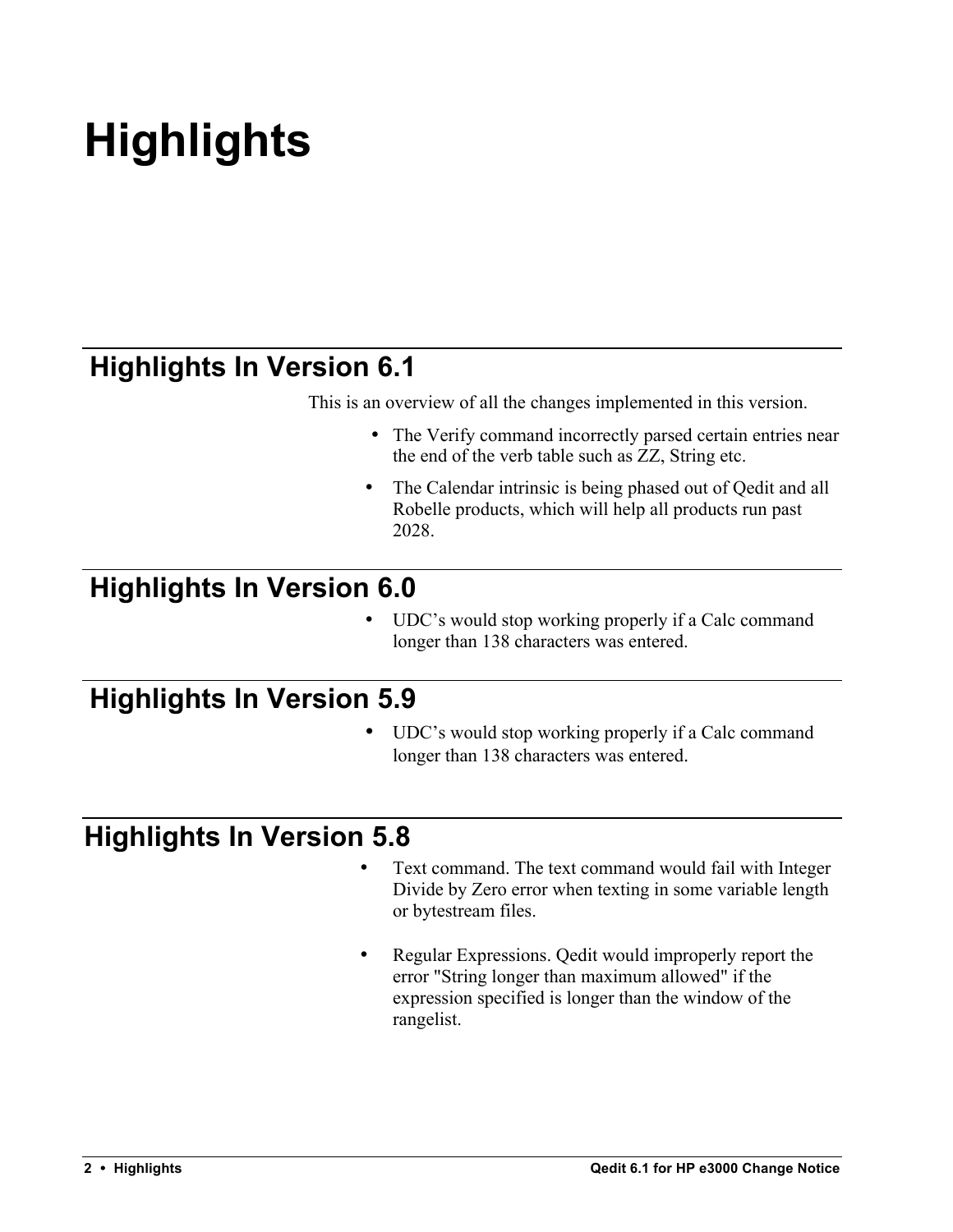## **Highlights In Version 5.7**

- MPE commands with long Info= string do not cause stack corruption anymore.
- A rangelist can now have an AND keyword with up to 10 search strings. All strings must be found on a single line for the line to be selected. Each string can have its own search window.

The following enhancements have been implemented in the Qedit for Windows server.

> • The server correctly returns error 90 when the modified record length is greater than the maximum allowed in the current workfile.

## **Compatibility**

Qedit commands are added to the Redo stack before variable substitution occurs (**Set Varsub On**) i.e. with the variable name. So, if the variable value changes between the time the command is entered and the time it is retrieved from the stack, the results may be different. It's also important to note that commands related to Redo stack operations such as **Listredo**, **Do**, **Before** can not have trailing comments enclosed in curly braces anymore. The comments are not removed and likely cause a syntax error.

#### **Unresolved Externals on MPE/iX 4.0**

If you try to run Qedit on MPE/iX 4.0, you might get the following errors:

```
UNRESOLVED EXTERNALS: thd errno (LDRERR 512)
UNRESOLVED EXTERNALS: thread set error
(LDRERR 512)
UNRESOLVED EXTERNALS: thd_lock_lang_mutex 
(LDRERR 512)
UNRESOLVED EXTERNALS: thd_unlock_lang_mutex 
(LDRERR 512)
```
These messages indicate some routines missing from the C library. If you are not planning to upgrade to a more recent version of MPE/iX, you should contact Robelle technical support. We can provide you with an additional file that will fix these problems.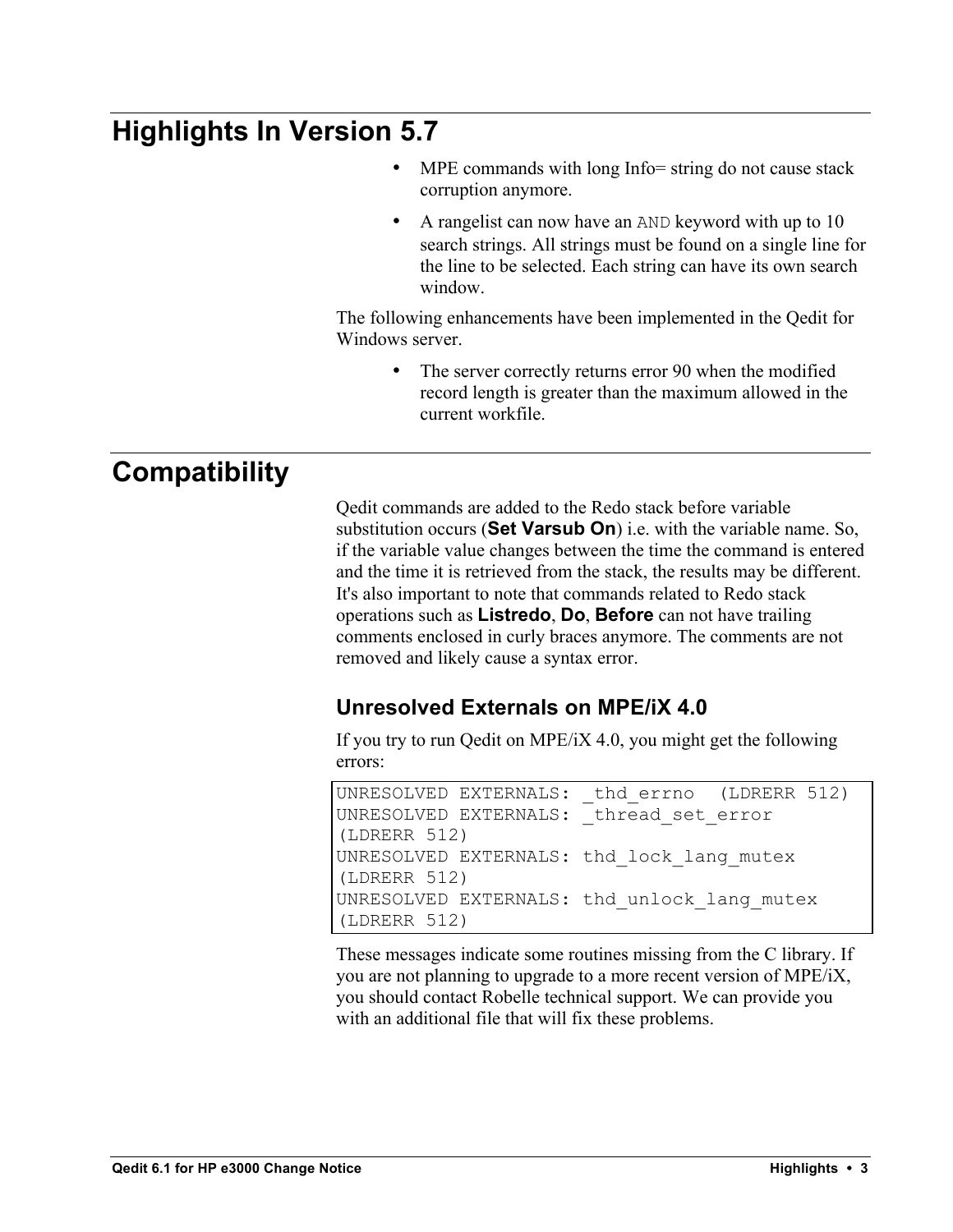## **CPU Serial Number (HPSUSAN)**

Qedit runs only on CPUs whose serial numbers (the "showvar hpsusan" number on MPE/iX) have been encoded. If it fails to run and you see an "invalid HPSUSAN" error message, call Robelle for assistance.

## **Compatibility Mode vs.Native Mode**

Throughout this change notice and in all the Qedit documentation, there are references to compatibility mode and native mode. If you are on a Classic HP e3000 (that is, not on MPE/iX), you can use the compatibility-mode version of Qedit. Our installation jobs will automatically install the correct version of Qedit for your machine.

Qedit works on both MPE/iX and MPE XL. Any reference to MPE/iX in our documentation can also be considered a reference to MPE XL, and vice versa.

## **Known Problems**

#### **Underscore in INFO= String**

The underscore character can be used as a string delimiter and as as valid character in a Posix filename. If you enter a filename containing an underscore in the INFO= string parameter, Qedit interprets the underscore as a string delimiter. For example, if you enter:

```
run qedit.pub.robelle;info='-c "t 
my_history;vi"'
```
This command should start up Qedit, have it open the Posix file called my history and go into full-screen mode automatically. However, since the underscore is seen as a string delimiter, whatever follows is basically ignored during command processing. Thus, the file is opened but Qedit stays at the line-mode prompt.

We hope to have a permanent fix in a future release. In the meantime, the workaround is to explicitly identify the underscore as being part of the filename. You can do this in different ways. Here are two examples.

```
run qedit.pub.robelle;info='-c t $file 
\my_history\;vi"'
```
The \$file keyword and the backslash characters are used to clearly identify the filename. The other approach is remove the underscore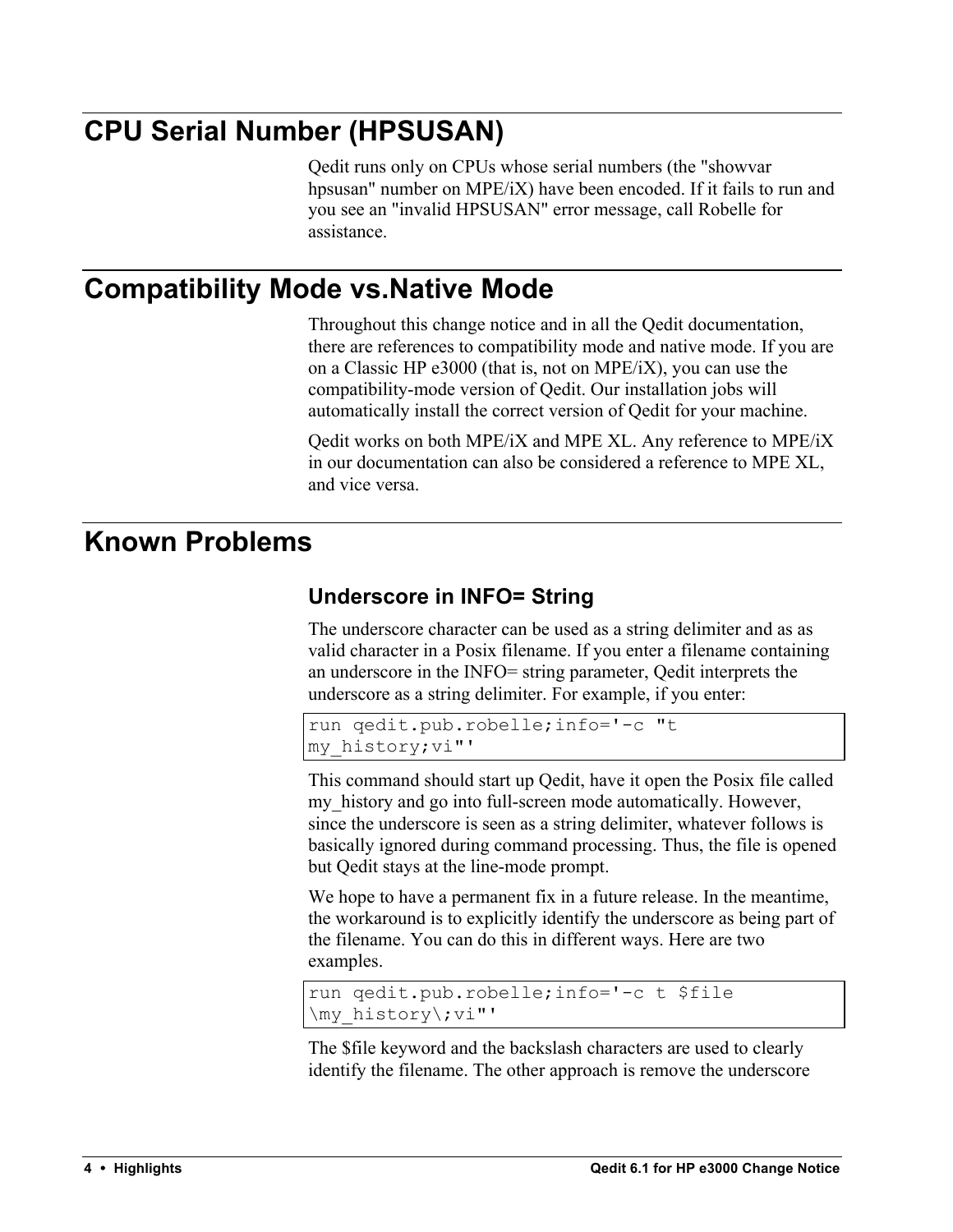from the list of valid delimiters using the Set StringDelimiters command.

```
run qedit.pub.robelle;info='set stringd posix;-
c "t my_history;vi"'
```
The \$file approach is simpler as it only affects that particular command. The Set StringDelimiter approach should be used with caution as it might affect other commands during the edit session.

#### **Nested Command Files**

Starting with Qedit 5.4.11, complex command files with multiple levels of nesting can cause an abort. In some of the cases we have seen, the problem only occurred when the **Defer** option was used. The workaround is simply to disable the feature with **Set Open Defer Off**. We are investigating the problem and will fix it as soon as possible.

### **Documentation**

Qedit comes with a User Manual and a Change Notice. You may have received printed copies of these.

They are also available as PDF or HTML files. You can download these from our Website.

#### **User Manual**

The user manual contains the full description of all the Qedit commands, as well as usage tips. The manual is up-to-date with all the latest changes incorporated in Qedit. To see only the changes in the latest version, see the "What's New" section of the manual, or see the change notice.

#### **Change Notice**

For a complete description of the latest changes made to Qedit, the installation instructions, and any compatibility issues, see the change notice that was included with the release.

#### **Printed Documentation**

The latest user manual and change notice are available in Adobe PDF format. If you do not already have the Adobe Acrobat Reader, you can get a copy from

http://www.adobe.com/prodindex/acrobat/readstep.html.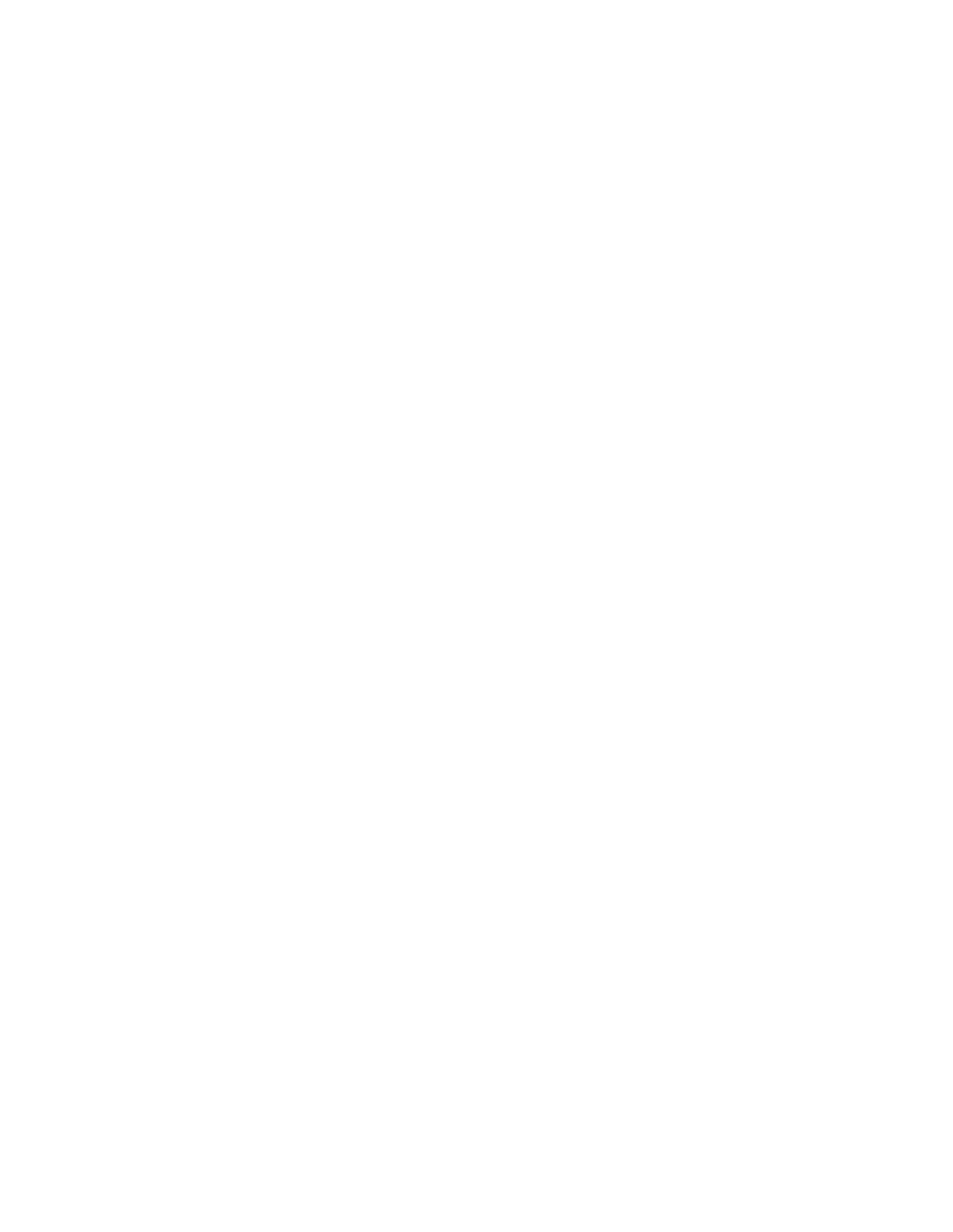## **Installation**

## **Upgrade Instructions**

If you are a *new Qedit user*, please follow the installation instructions in the *Qedit User Manual*. The following installation instructions assume that you are an existing Qedit user who is upgrading to version 5.7.

To install this upgrade of Qedit, follow these steps:

- 1. Install Qedit.
- 2. Install the QLIB and/or Bonus programs.
- 3. Fix the NM compilers. (only XL)
- 4. Fix the MPEV compilers. (optional)
- 5. Purge installation files. (optional)

Installation should take less than 20 minutes. No one can use Qedit while step 1 is in progress. Bonus and QLIB programs cannot be used while step 2 is in progress.

### **Installation Assistance**

If you have any questions about the upgrade process or run into any problems, please call us. Technical support is available on weekdays from 7 a.m. to 4 p.m., Pacific time.

### **Important Note About Passwords**

None of the jobs we supply have passwords in them. Before streaming a job, you might have to add your system's passwords to the first line. Users of MPE XL version 3.0 and later do not have to do this because the operating system prompts you for missing passwords. The same is true for MPEV users who have security software that inserts passwords. Most MPEV users have to edit the jobs. For example, if the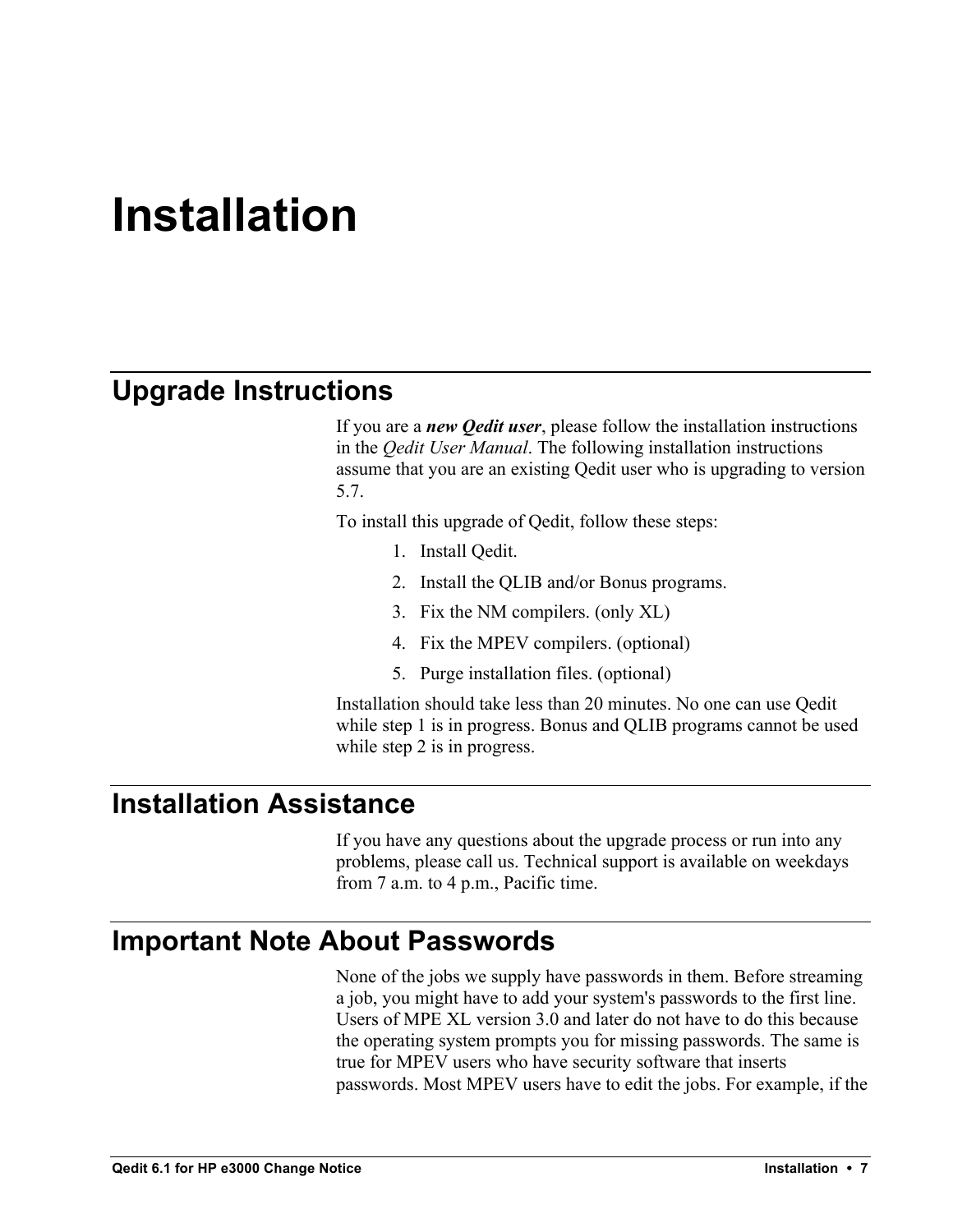system manager logon password is Qwerty, you would do the following:

```
:editor
HP32201A.07.22 EDIT/3000
/text robelle.job.robelle
FILE UNNUMBERED
/modify 1
MODIFY 1
!job robelle,manager.sys,pub;hipri
                         i/qwerty
!job robelle,manager.sys/qwerty,pub;hipri
/keep robtemp
/exit
END OF SUBSYSTEM
:stream robtemp
:purge robtemp
```
#### **STREAMX Users**

Users of STREAMX, a part of SECURITY/3000 from VESOFT Inc., must set a Job Control Word before streaming jobs. This step prevents STREAMX from generating an error if the Robelle account does not yet exist. For example,

```
:setjcw streamxtempnonest 1
:stream robelle.job.robelle
```
## **Combined Qedit/Suprtool Tapes**

If the tape you received has more than one product on it (e.g., Qedit and Suprtool), you can take a shortcut instead of following the complete instructions for both products.

Steps that are common to both installations need only be done once. That is, there is no need to restore twice, or setup the Robelle account twice, or install the Qlib and Bonus programs twice, or clean up unneeded files twice.

Note that if you do *not* use this shortcut it is not a problem; it will just take you a few minutes longer, and you will have to mount the restore tape a second time.

Say you install Qedit first, followed by Suprtool:

1. Do all of the Qedit steps, except for the final *Purge Installation Files* step.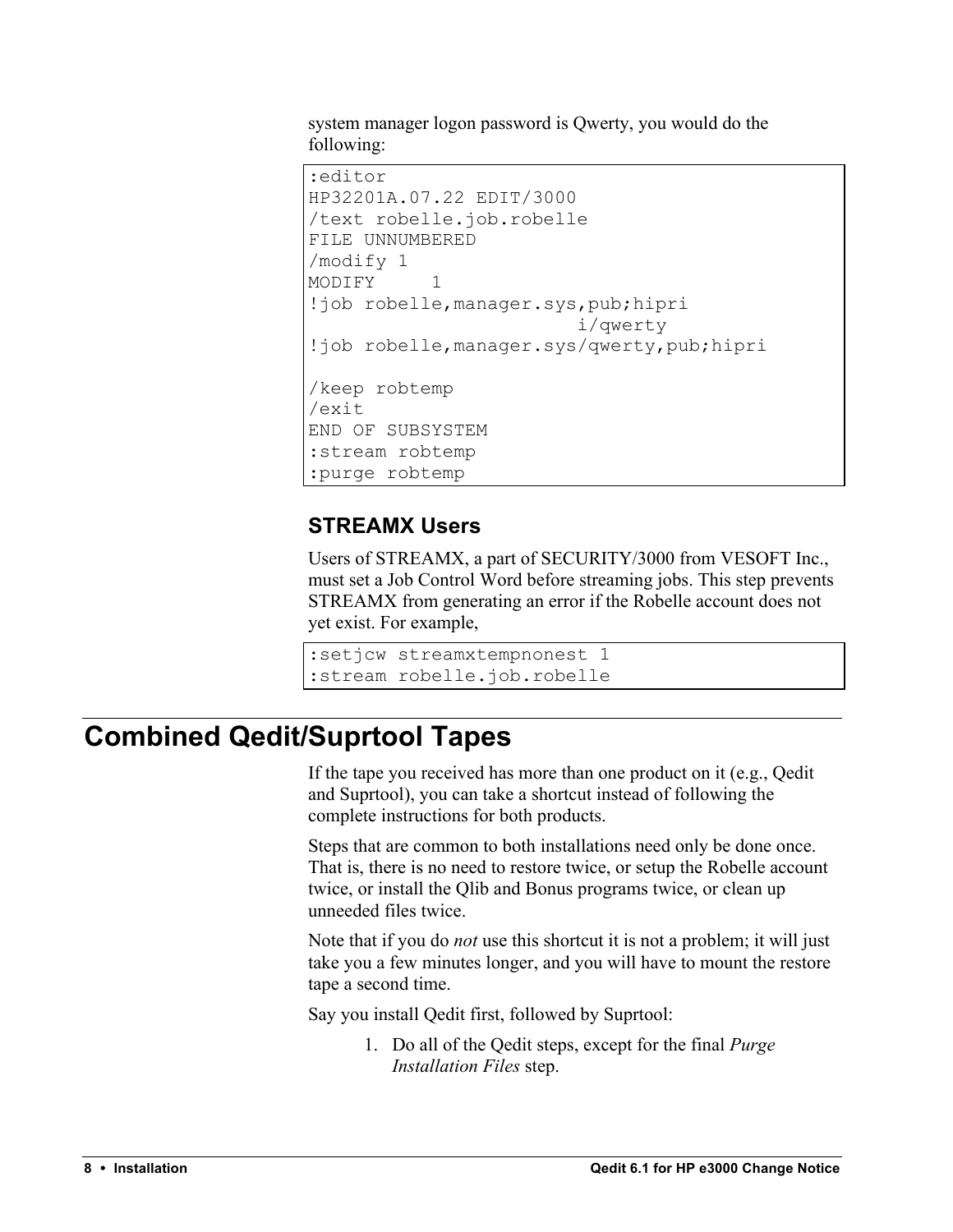2. Then do the Suprtool installation starting with the *:stream Install.Suprjob* step. Skip the initial *Restore* and *Robelle Accoount* steps, and skip the *Qlib/Bonus* step. Do the final *Purge Installation Files* step.

## **Step 1: Install Qedit**

This step requires three separate procedures: restoring all Robelle files from tape to disc, building (or upgrading) the Robelle account with the job stream that we provide, and streaming the installation job stream. All these procedures can easily be accomplished if you log on as Manager.Sys.

#### **Restore All Robelle Files**

First, you have to restore all the files from tape.

| :hello manager.sys                           | {log on |
|----------------------------------------------|---------|
| as system manager}                           |         |
| :file rtape;dev=tape                         | {mount  |
| Robelle tape}                                |         |
| :restore *rtape; @.@.robelle; create {=reply |         |
| on the console}                              |         |

Check the :Restore listing for files that were busy and could not be restored. There are a number of reasons why a file could have been busy: someone may have been using it or backing it up, it may have been held as a suspended son process (menu system), or it may have been allocated. If files were busy, chase away any users, deallocate any busy programs, then try the :Restore command again.

#### **Create/Update Robelle Account**

You *must* build (or upgrade) the Robelle account with the job stream that we provide. This job removes the passwords from the Robelle account and from the user Mgr.Robelle. You need to know the existing passwords so that you can put them back after the installation.

|                 | :listacct robelle; pass     | {look for |
|-----------------|-----------------------------|-----------|
| $ PASSWORD:$ }  |                             |           |
|                 | :listuser mgr.robelle; pass | {look for |
| $ PASSWORD: \}$ |                             |           |

Once you have written down the passwords, stay logged on as Manager.Sys and stream the job that builds and updates the Robelle account.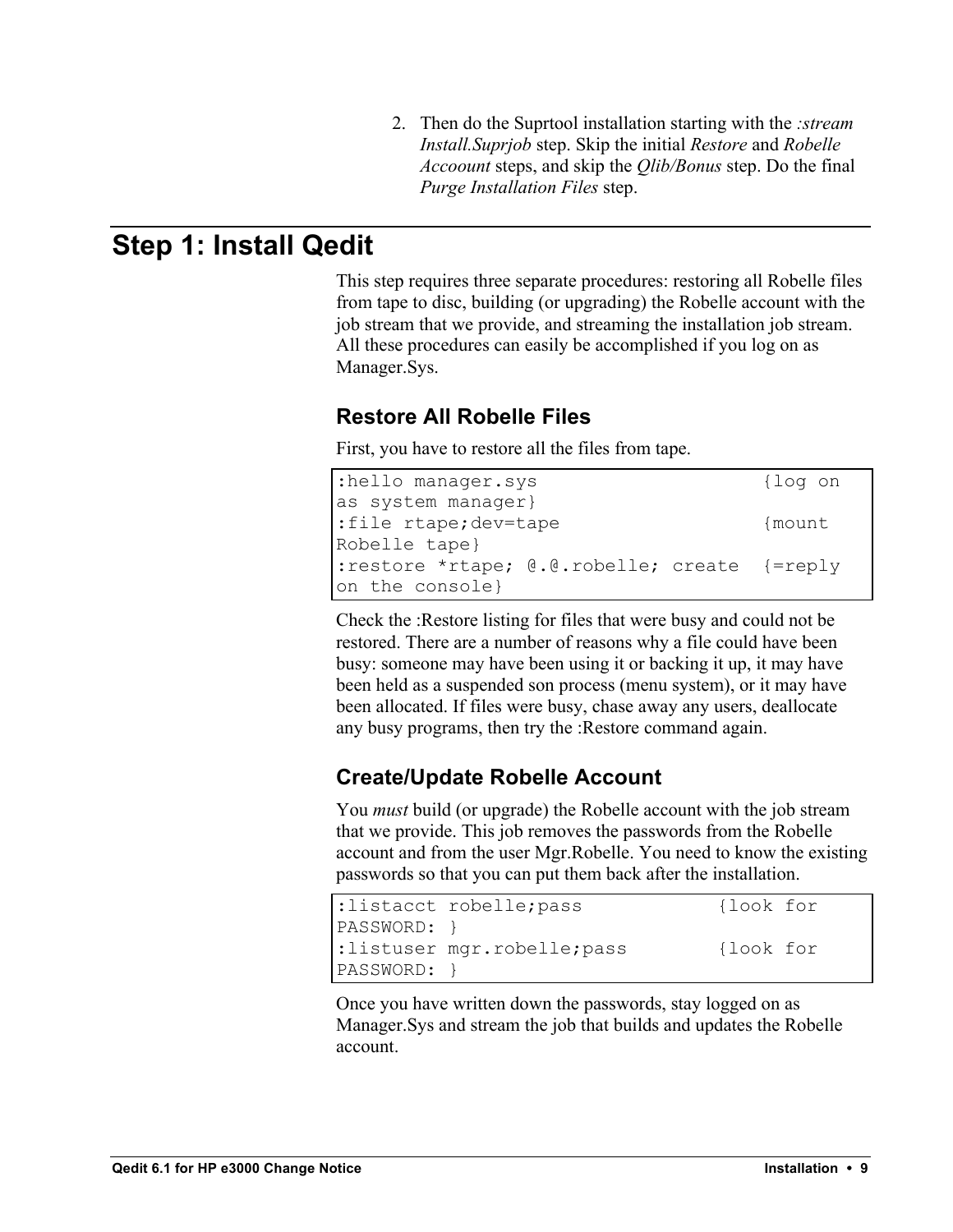:stream robelle.job.robelle

This job stream will send you a message when it is finished.

Stay logged on as Manager.Sys and put a password on the Robelle account. If you are upgrading your Robelle account, use the old password.

```
:altacct robelle;pass=hardpass {hard to guess}
```
Please note that during installation, we add OP capability to the Robelle account. Once Qedit has been installed, you can remove OP capability.

#### **File Names**

The following Qedit program files are restored to the Pub group of the Robelle account:

| Program          | <b>Purpose</b>        |
|------------------|-----------------------|
| qeditnm          | NM Qedit program      |
| geditem, geditpm | CM Qedit programs     |
| qcompxl          | NM compiler interface |
| qedify, qcompusl | CM compiler interface |
| qloadxl          | NM Qedit options      |
| ederrnm, ederrcm | :Editerror support    |
| qmap             | reformat MPEV PMAP    |

#### **Install Program Files**

Our installation job puts the proper Qedit files into the Pub group of the Robelle account. To make sure no one uses these programs during the installation, send a warning. Then stream the job:

```
:hello mgr.robelle
:warn @;please exit from Qedit NOW!
:stream install.qeditjob {supply
passwords}
```
Check the installation job \$stdlist. If anyone was using Qedit or attempting to back it up during the installation, the job will fail. If the job failed, chase away any users, ensure that a backup is not in progress, then stream the installation job again.

The installation job renames your current versions of Qedit to the PubOld group of the Robelle account. If you need to move these versions back into production, use the Previous.Qeditjob job stream.

Once you have installed Qedit, users can now access it by entering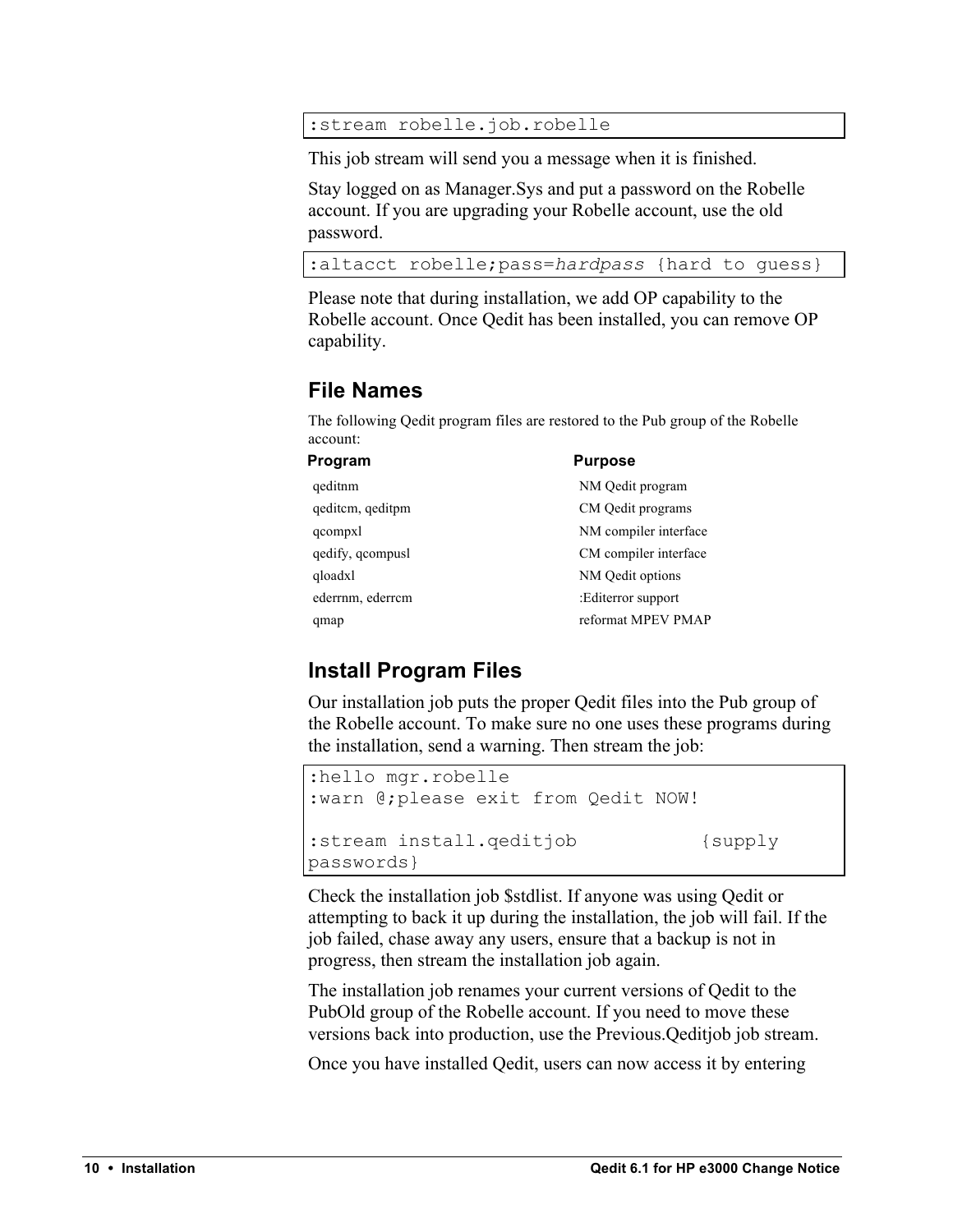## **Step 2: Install QLIB and Bonus Programs**

Qedit comes with an array of contributed software in the QLIB library (in the QLIB groups of the Robelle account). QLIB programs may be used on any CPU and may be given away freely. Your Robelle license may also entitle you to receive our Bonus programs: Compare/iX, HowMessy, Select, Spell, and Xpedit. These programs reside in the Pub group of the Robelle account. Bonus programs can be used only on authorized machines, and you may not distribute them to anyone.

If you received Bonus programs with this version of Qedit, use the job stream called Bonus.Job.Robelle to install both the QLIB and Bonus programs. If you did not receive Bonus programs, use the job stream Qlib.Job.Robelle to install the QLIB programs.

```
:hello mgr.robelle
:stream bonus.job.robelle {or
Qlib.Job.Robelle}
```
If you skip this step, you may end up running old versions of these programs.

#### **Building the Spell Dictionary**

Before you can use the Spell Bonus program or the Words command in Qedit, you have to build the main dictionary for Spell with an additional installation job. This job stream can take 30 to 60 minutes; you do not have to wait for it to finish before going to the next step.

By default, the Spell program uses American spellings. To use British spellings, set the SpellAmerican JCW to False in the installation job.

| : run qedit.pub.robelle                     | for use  |
|---------------------------------------------|----------|
| :Editor}                                    |          |
| /text dictmain.spjob                        |          |
| /modify "setjcw SpellAmerican" {for British |          |
| spelling,                                   |          |
| /keep robtemp                               | { change |
| True to False}                              |          |
| /exit                                       |          |
| :stream robtemp                             |          |
| :purge robtemp                              |          |

For more information, see the *Spell User Manual*.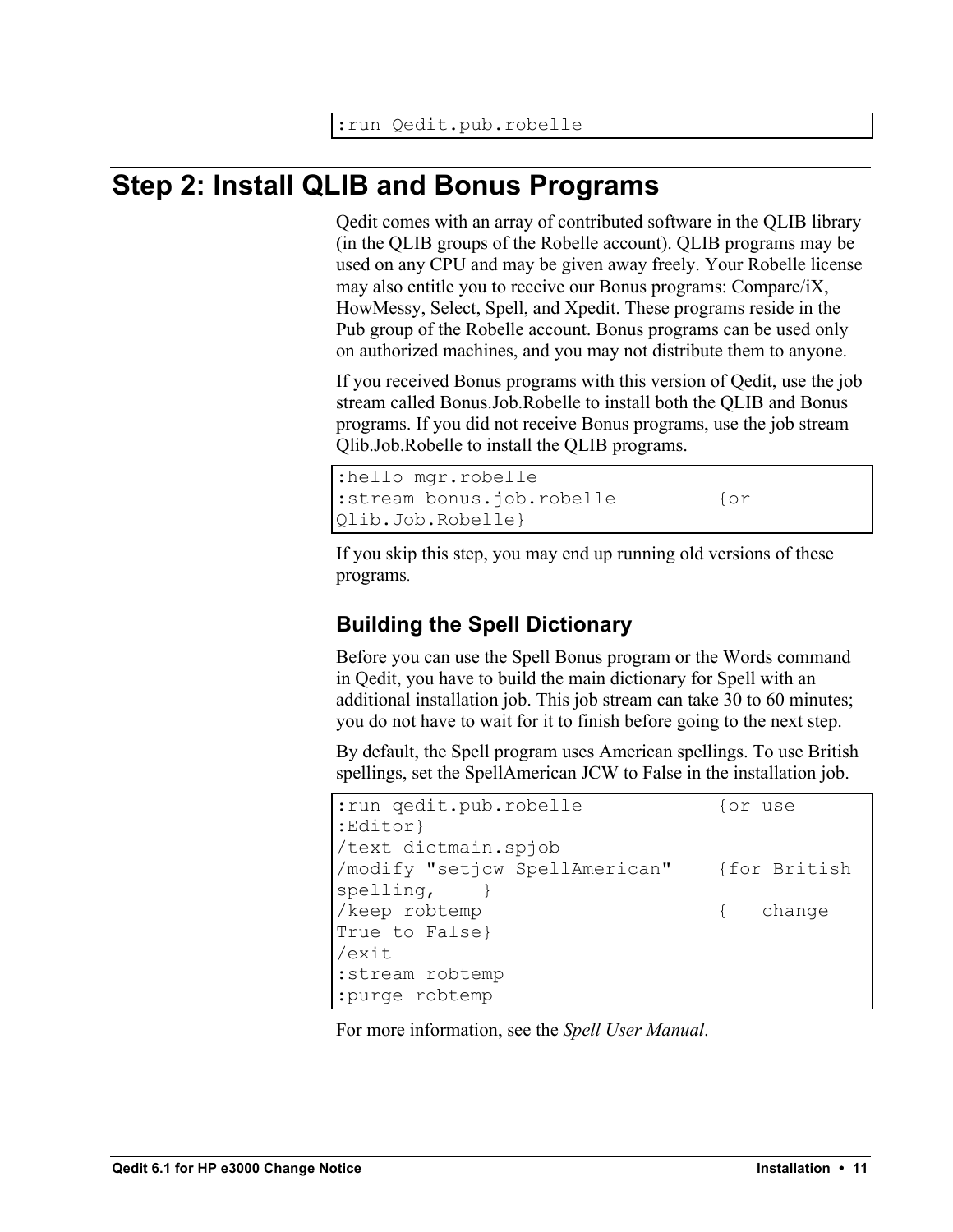## **Step 3: Install NM Compiler Interface (only XL)**

If you don't need to compile source files that are saved as permanent Qedit workfiles (file code=111), then this step is optional. It is also optional if you have not installed a new version of MPE since your previous Qedit installation.

If you use any NM compilers on MPE/iX, you will want to install the new NM compiler interface. If you still use the CM compilers as well, you will also want to install that compiler interface (described in step 4 below).

#### **Installing the Interface**

Assuming that you have restored the Robelle files on your system and that you have not done this step before, stream Savecmdf.Qeditjob to make backup copies of the existing HP command files in the Stdcmd.Sys group. You need to know the Manager.Sys password.

```
:stream savecmdf.qeditjob.robelle {wait for it 
to finish}
:listf @.stdcmd.sys
```
Then stream Qcompxl.Qeditjob to make three (3) changes to the Pub.Sys compiler command files:

:stream qcompxl.qeditjob.robelle

This job makes the following changes to the compiler command files:

- 1. Change the run of the compiler program to ;xl ="qcompxl.pubnew.robelle, qcompxl.pub.robelle".
- 2. Add ";shr" to the File commands for the text and master files.
- 3. Change "setjcw jcw=fatal" to an invalid command so that errors in either Qedit or MPE/iX will abort the command file.

#### **Compiling Instructions**

Now you should be able to compile a Qedit file or a Keep file, either within Qedit or at the MPE/iX prompt, simply by invoking the normal command file.

```
:pasxl source {from MPE}
:run qedit.pub.robelle
/pasxl source {from Qedit}
```
Within Qedit, you can specify an asterisk (\*) for the current workfile.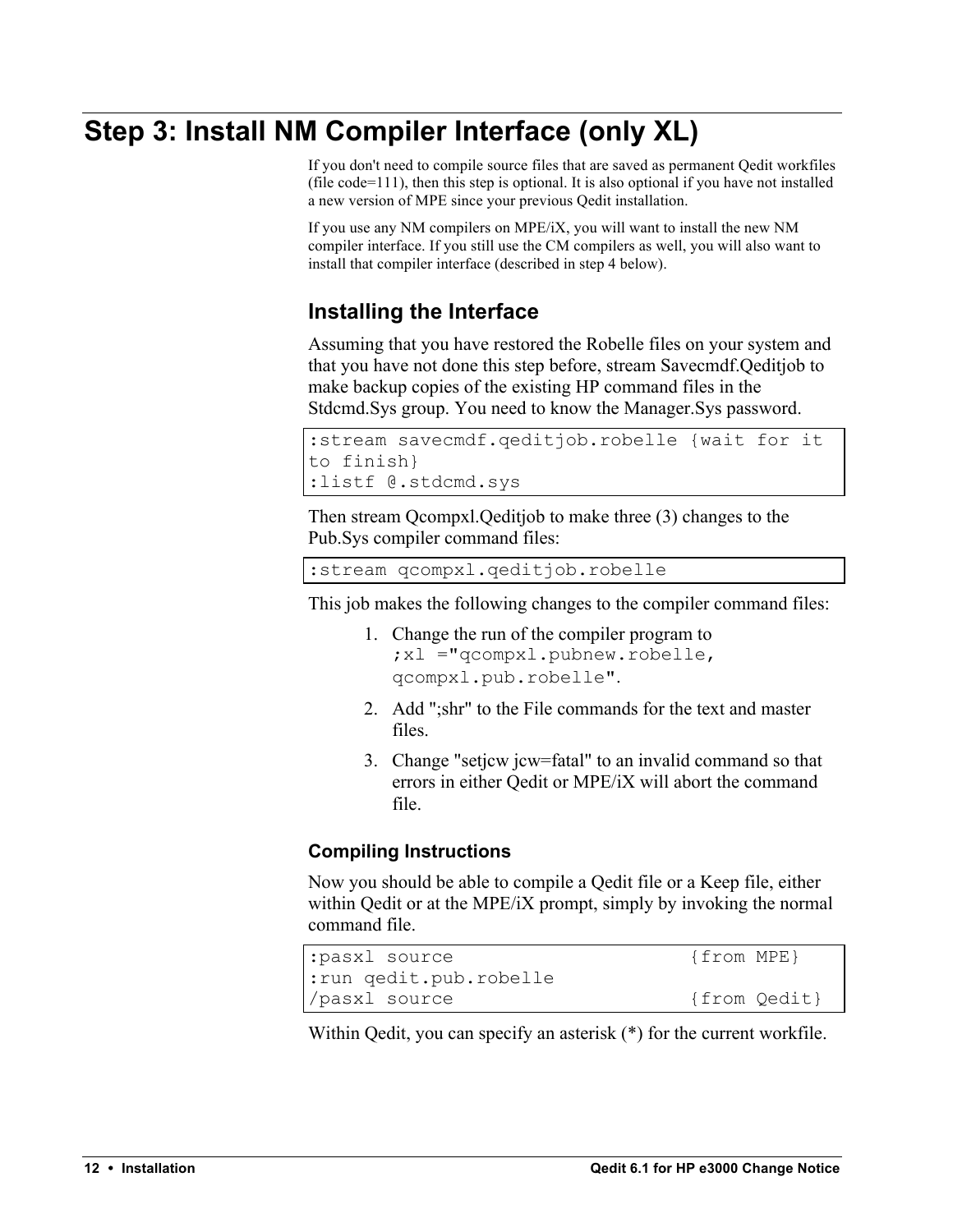```
:run qedit.pub.robelle
/text source
/pasxl *
/exit
:pasxl qeditscr
```
## **Step 4: Install CM Compiler Interface (optional)**

If you don't need to compile source files that are saved as permanent Qedit workfiles (file code=111), then this step is optional.

When installing Qedit on MPE/iX, you might have to install the NM compiler interface (described earlier) and the CM compiler interface (described here). For MPEV, however, you only have to worry about the original CM compilers.

After restoring the files from tape, you have to choose an installation method: integral or isolated.

#### **Choosing a CM Installation Method**

There are two methods of fixing the compilers on your system: *integral* into Pub.Sys or *isolated* in the Robelle account. The isolated method is best for new or trial-period users because it is faster to install and easier to remove later. You can start with the isolated method and easily convert to the integral method later.

To determine if you currently use the isolated or integral method, run Qedit and enter

/verify whichcomp

If the displayed line ends with "IN ROBELLE," you are using the isolated method. If it ends in "IN SYS," you are using the integral method.

#### *Integral Method.*

The compilers in Pub.Sys are "fixed" directly, and a segment is added to the system SL. The standard :Cobol and :Pascal commands of MPE then compile Qedit workfiles. :Sysdump is used to make a new cold load tape for the next time you need to boot the system.

#### *Isolated Method.*

The MPE compilers are copied into the Q.Robelle group and the original compilers are left in the Pub.Sys group. No code is added to the system SL. Qedit workfiles can be compiled only within Qedit because the "Qedit" compilers are not in Pub.Sys.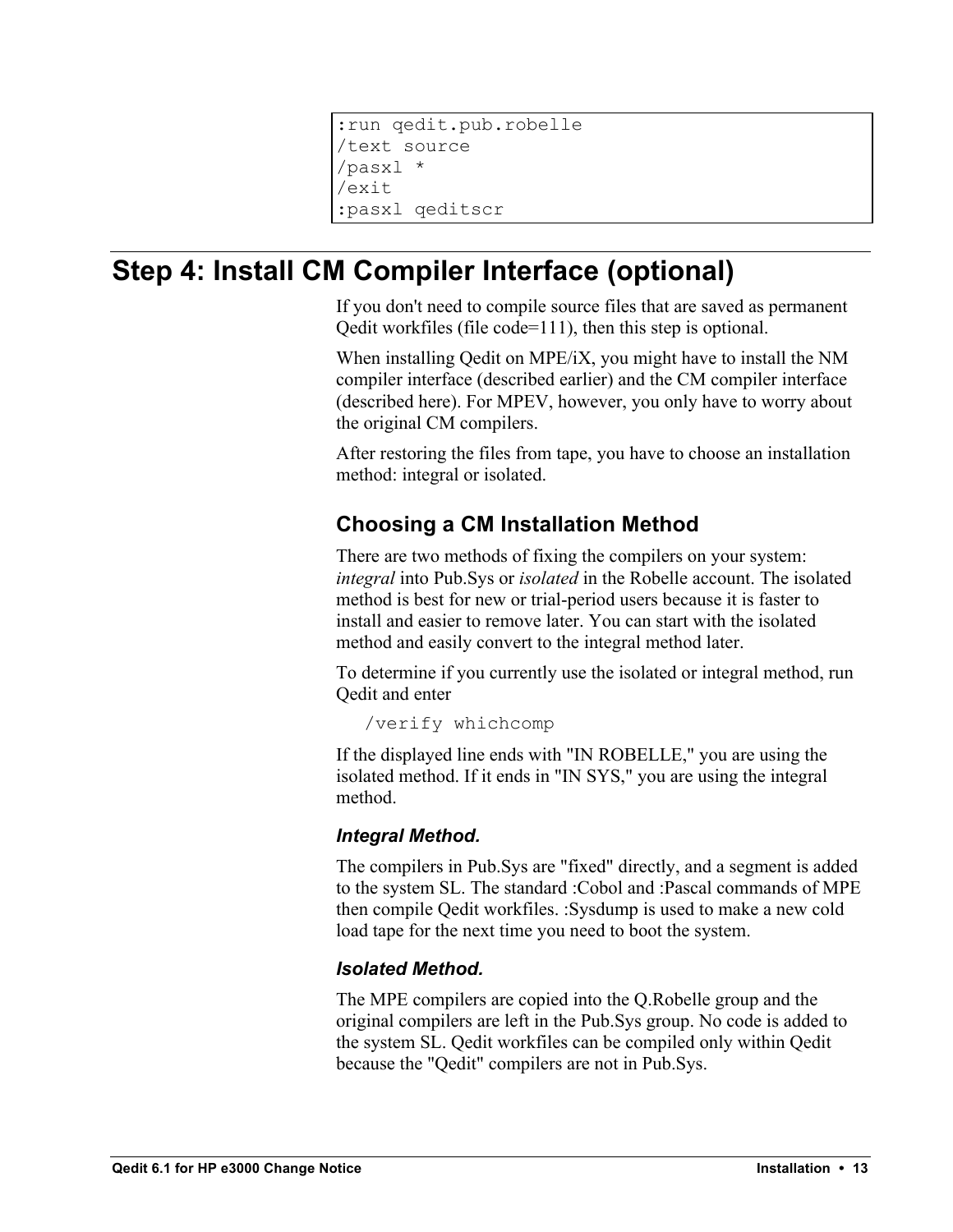#### **Integrating CM Compiler Changes**

The job stream Qeditj1.Qeditjob.Robelle makes *integral* compiler fixes. Use it either to update the fixes to a new version or to re-install the fixes after an MPE update from HP. Before you start, you should :Store @.Pub.Sys and save it on tape because this job modifies the compiler program files in Pub.Sys. You will need another small tape for a new cold load tape.

Ensure that no one compiles during the installation. Stop all jobs and send an operator warning. Log on as Manager.Sys, modify the first line of the Qeditj1 job to include the passwords, then :Stream the job.

:stream qeditj1.qeditjob.robelle

This job runs Qedify.Pub.Robelle, which updates the compilers in Pub.Sys and installs nonprivileged hooks into them so that the compilers can access Qedit workfiles.

The job adds a code segment from Qcompusl.Pub.Robelle into Sl.Pub.Sys and then requests a tape mount for a new cold load tape.

Mount a write-enabled tape and :Reply. Save this tape and use it for future cold loads. The CM compiler interface is now installed. Compiling done inside or outside Qedit will work on either Qedit workfiles or on regular Keep files.

#### **Isolating CM Compiler Changes**

The job stream Qeditj1a.Qeditjob.Robelle fixes the compilers, but it isolates the changes in the Q.Robelle group. Ensure that no one compiles during the installation. Stop all jobs and send an operator warning. Modify the first line of Qeditj1a to include the Robelle password, then stream the job.

```
:stream qeditj1a.qeditjob.robelle
```
The job uses Qedify.Pub.Robelle to copy the compilers from Pub.Sys to the Q.Robelle group, then it "fixes" them so that they can read Qedit files. The original compilers in the Pub.Sys group are not modified. Once this step is finished, you can use the CM compilers on Qedit files from within Qedit, but not at the MPE prompt.

## **Step 5: Purge Installation Files (optional)**

The easiest way to clean up after an installation is to stream the Cleanup.Purgejob.Robelle job. This job saves you disc space by purging the installation files. It does not purge the files that are necessary to run the software.

```
:stream cleanup.purgejob.robelle
```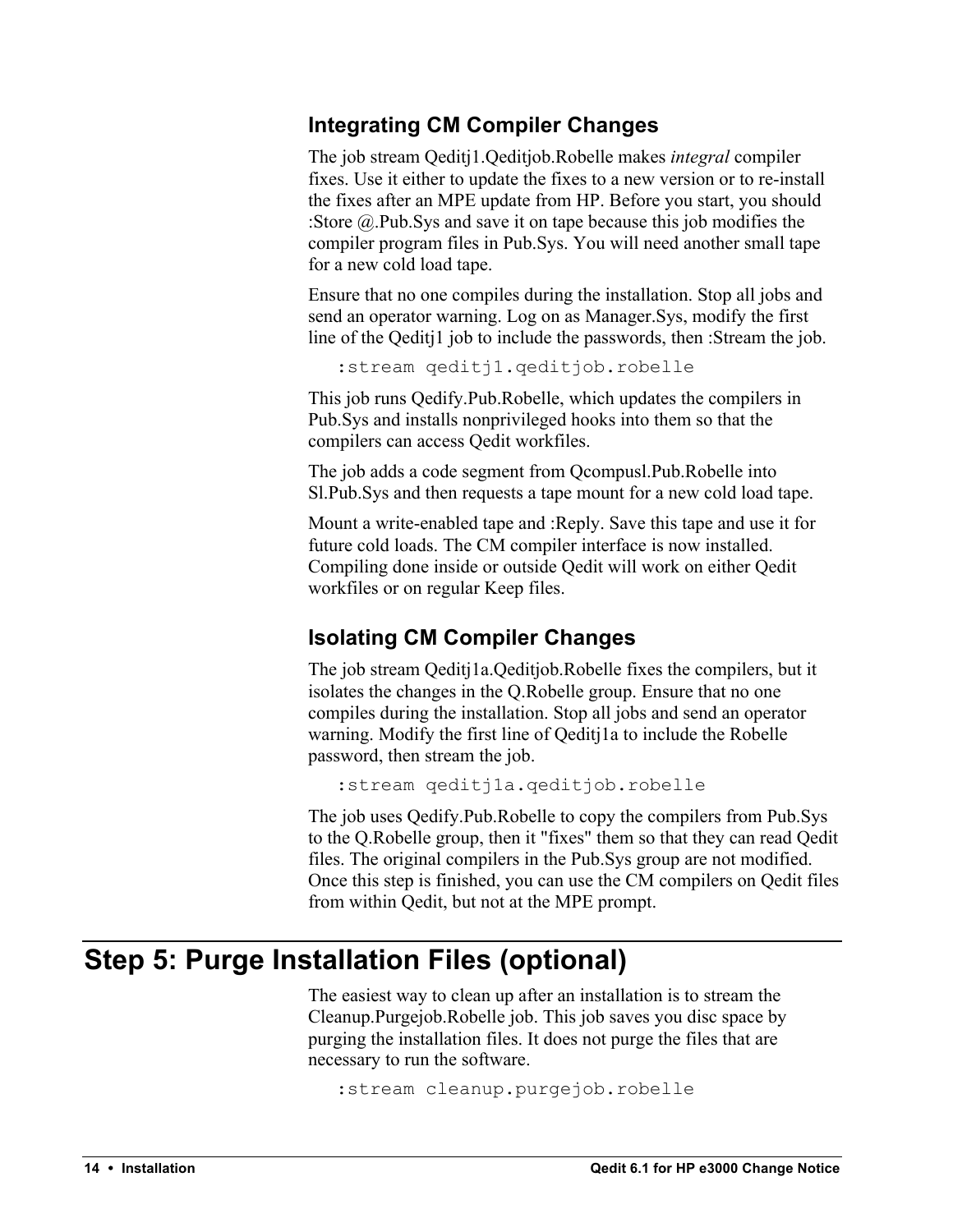## **Enhancements Since Version 5.6**

## **Introduction**

With every release we provide Qedit users with new features. Major enhancements since the last major release include:

> • A rangelist can now have an **AND** keyword with up to 10 search strings. All strings must be found on a single line for the line to be selected. Each string can have its own search window. [5.6.10]

The following sections describe the new enhancements to Qedit since the last major release. The number in brackets at the end of each section indicates the version in which the feature was first introduced.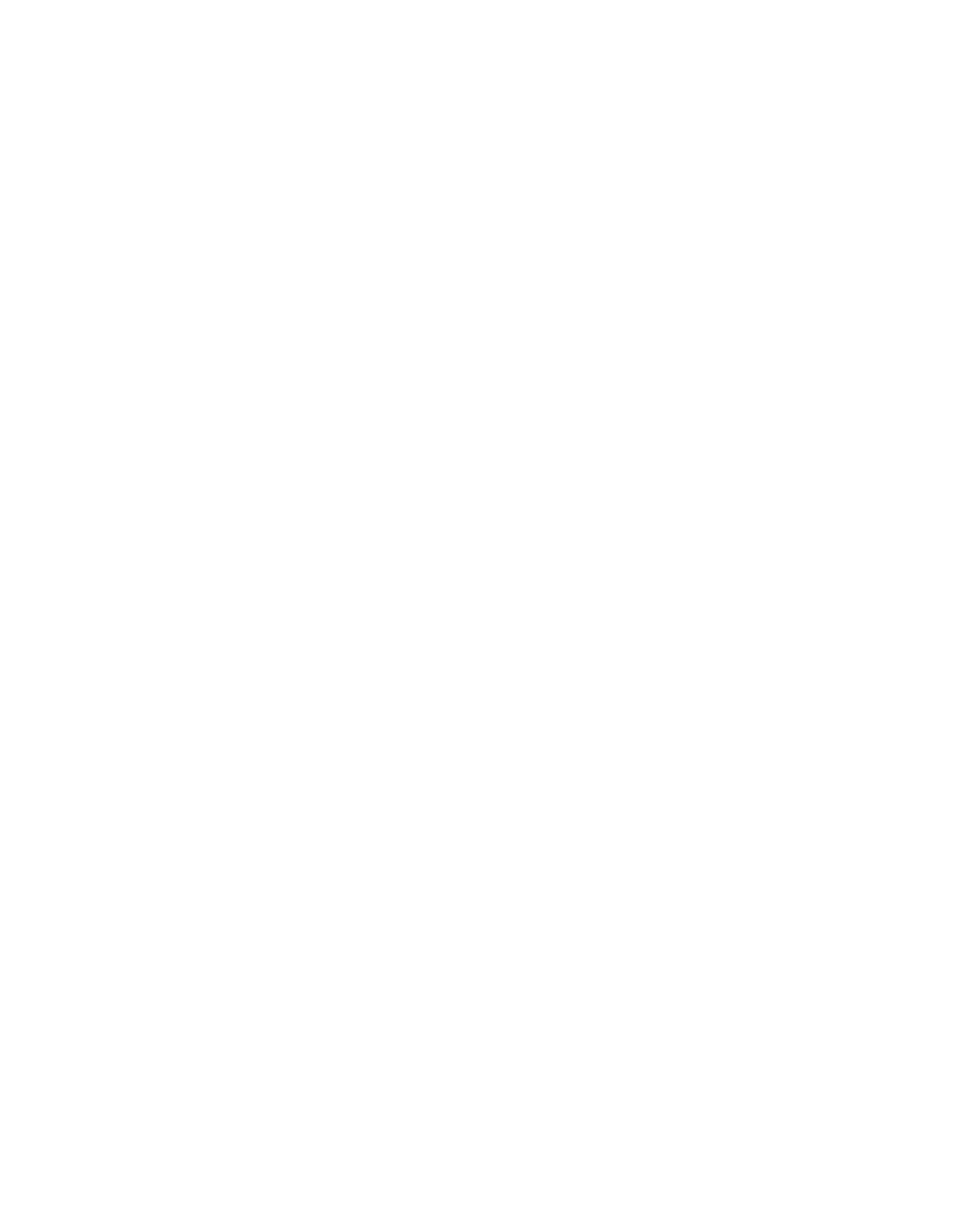## **Qedit for Windows**

## **Introduction**

Qedit for Windows lets you edit local MPE/iX and HP-UX files from a single MS Windows program. It consists of a Windows editing client and either an MPE/iX or HP-UX editing server that work together to edit your host files. To take advantage of Qedit for Windows, you need both parts: the client and the server.

Qedit for Windows uses the popular TCP/IP protocol for communicating between the client and the server (this is the same protocol that you use to access the Web). Configuring the Qedit server software requires creating the correct TCP/IP environment for Qedit for Windows.

## **Server Process**

By default, the Qedit server uses the MPE/iX Remote Process Management (RPM) service to start each server session. With RPM, the client sends a program name and an Info= string along with logon information to the RPM listening process. The RPM listening process then validates the user logon and starts the specified program with the Info= string. The server process is seen as an MPE/iX session, but the process is not included in your user limit. The Qedit server software is not available for MPEV.

#### **Logon Sequence**

When you use an MPE/iX connection to open a file in Qedit for Windows, this is what happens:

- 1. A new host session is started, and the user name and passwords are validated (this includes additional logon processing by products such as SECURITY/3000).
- 2. The Qedit client asks RPM on the host to run the Ci.Pub.Sys program with an Info string. For example,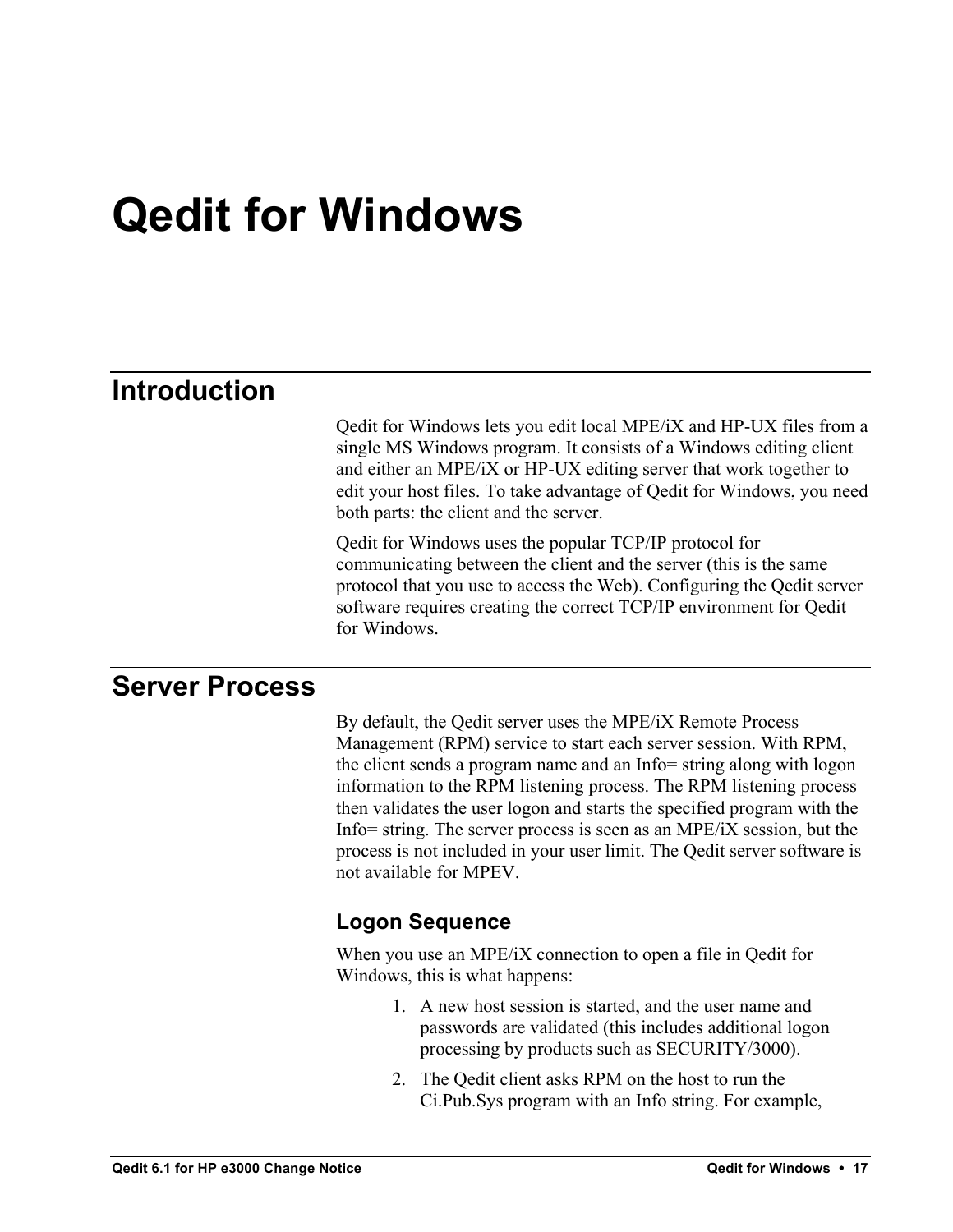qedit.pub.robelle "-d<ip-address>"

The "<ip-address>" is the IP address of the Qedit client.

- 3. The Qedit process starts, and it verifies that you are authorized to use Qedit in server mode.
- 4. Any system-wide Qeditmgr files are always processed. Processing of account and group Qeditmgr files is optional and must be enabled in the client.
- 5. The requested file is opened.
- 6. A response is sent to the client.

It is important to note that logon UDCs are not executed as part of this process. Any environment variables or file equations that are set up as part of a logon UDC will not be applied in the Qedit server process.

#### **Firewall Protocol and the Server**

The default protocol is usually sufficient at most sites. However, some customers use firewall devices to further restrict access to their HP e3000. The default protocol might not work at some of these sites. For this reason, the server offers a Firewall protocol.

In order to use this protocol, a Qedit listener has to be running at all times. You should add this job to your system startup procedure:

:stream qserver.qeditjob.robelle

If the job is not running, all new connection requests are rejected. Currently, the only way to stop the job is to abort it.

With this setup, the server runs as a listener similar to a UNIX daemon. It waits for incoming connection requests on a specific port number. Like the HP-UX server, the default port number is 7395. If you want to use a different port, you have to modify the Qserver job stream.

Upon receiving a request, the listener passes the information down to RPM, which then takes over.

#### **QEDSERVMODE JCW**

The Qedit server process always executes the commands in the system-wide Qeditmgr files (e.g., Qeditmgr.Pub.Sys). Processing of the account and group Qeditmgr files can be enabled in the client. To indicate that you are using the Qedit server in either the server or the nonserver mode, which are not exactly the same, we provide a JCW called QEDSERVMODE. QEDSERVMODE is set to zero (0) if you are in nonserver mode, and nonzero if you are in server mode. If you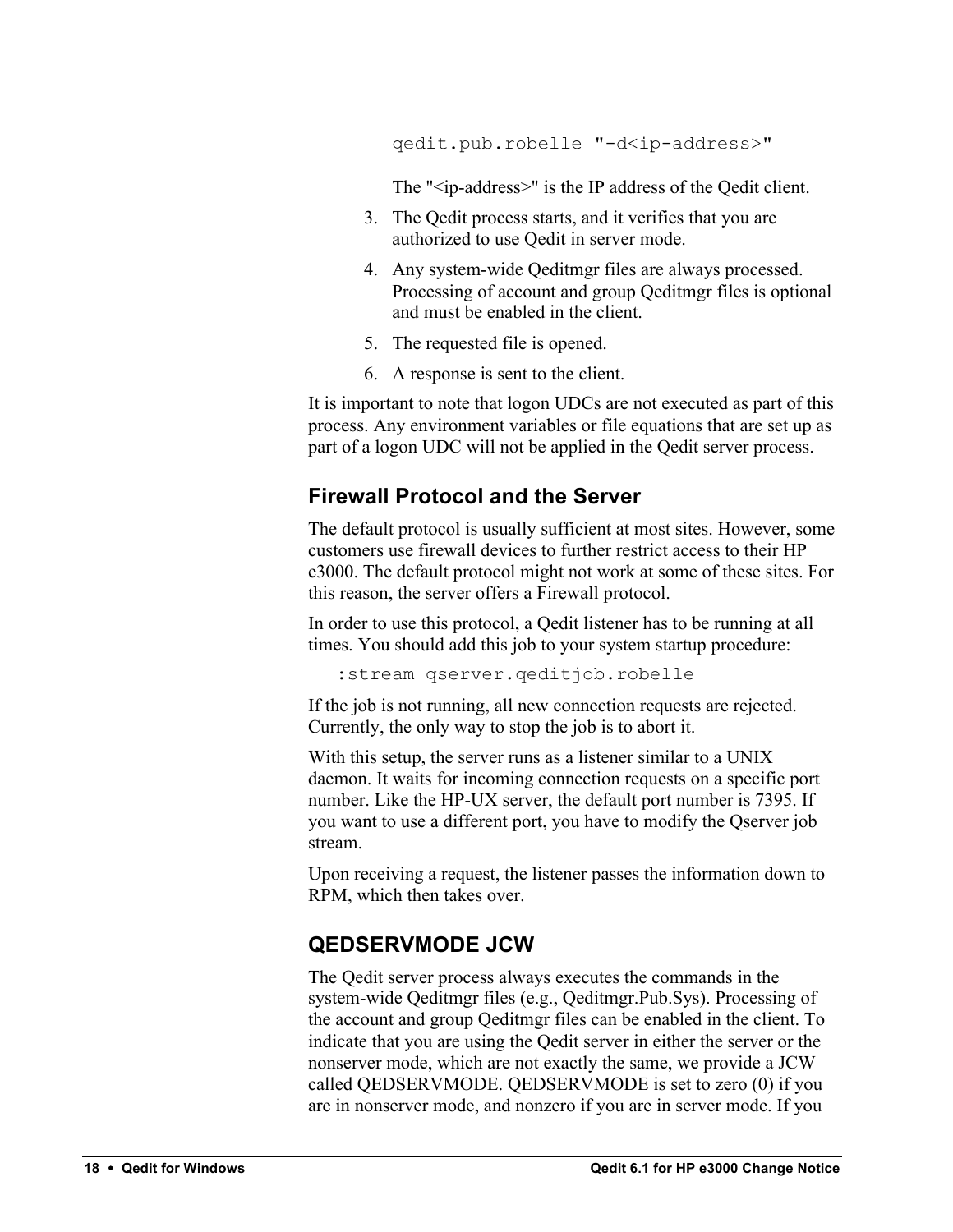are using the Qedit server, you should modify your Qeditmgr file so that few, if any, commands are executed in server mode. For example,

```
if Qedservmode = 0 then
    set extprog mpex.pub.vesoft
endif
```